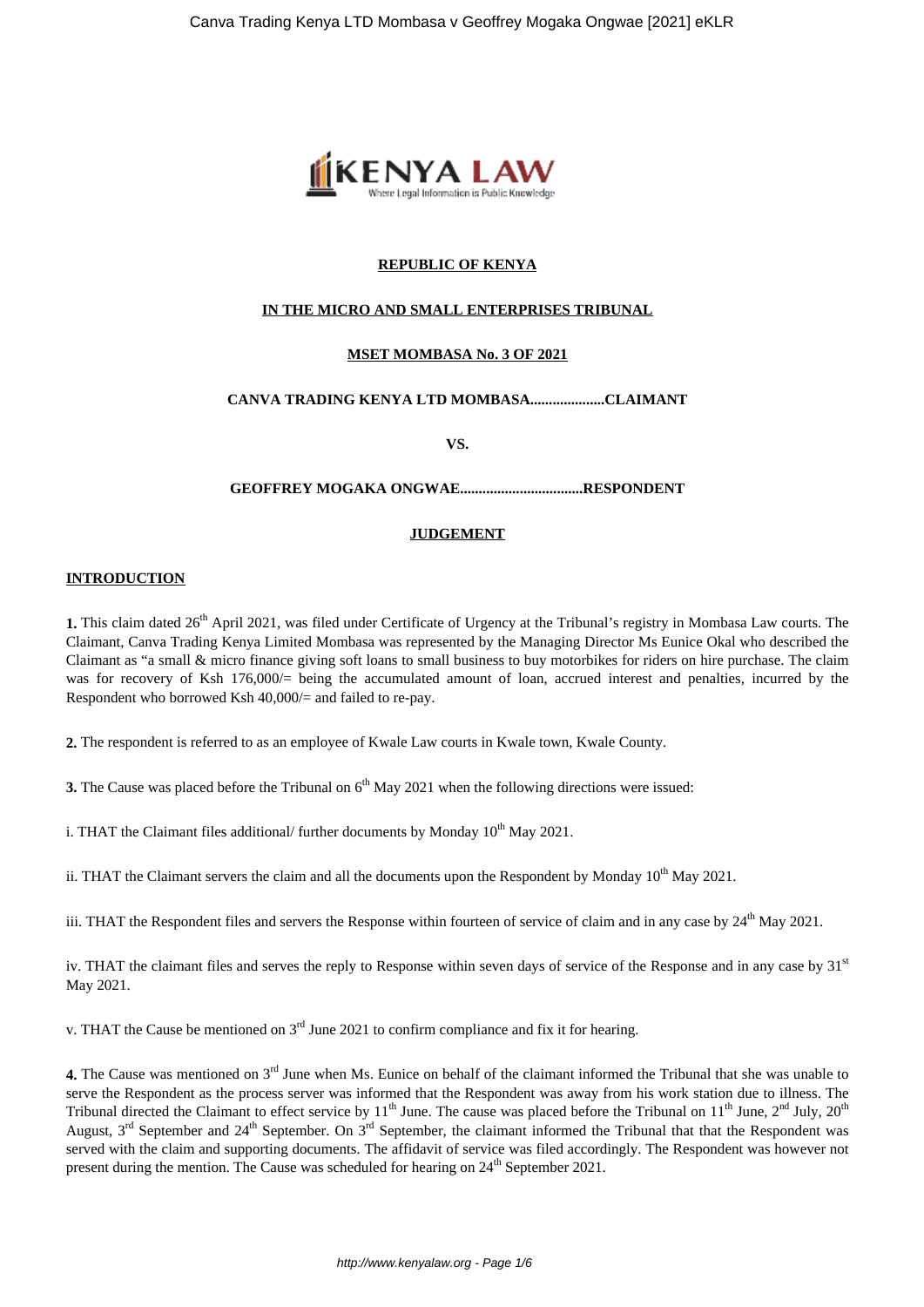**5.** The Respondent did not file any Response nor appeared during the hearing. The matter had to proceed by way of formal proof as Tribunal was convinced that it was proper in the circumstances to allow the matter to proceed since the claimant had sufficiently demonstrated to the Tribunal that she had made every effort to duly serve the Respondent with the Hearing notice, the Claim and all supporting documents.

# **THE CLAIMANT'S CASE**

6. The Claimant avers that the Respondent applied for an emergency medical loan of **Ksh40,000/=**from the Claimant, the **Canva Trading Kenya Ltd** which was approved and disbursed on 29<sup>th</sup> November 2019. The Respondent was to repay by 29<sup>th</sup> December 2019.

7. In addition, the Claimant avers that the loan was disbursed to the Respondent subject to a charge of 20% interest per month. Further, that as at the time of filing this claim the Respondent had not repaid the loan as per the payment schedule, thus attracting interest and penalties to a tune of **Ksh 176,000/=.**

8. She finally submitted that the Claimant is entitled to costs of this Cause as it had incurred more expenses while trying to locate the Respondent to serve him with the claim. She had to procure the services of a process server.

# **ISSUES FOR DETERMINATION**

9. Arising from the claim and the oral evidence at the formal proof hearing, the following issues presented themselves for the determination by this Tribunal;

a) Whether the Respondent was served with the claim.

b) Whether the Respondent obtained a loan of Ksh. 40,000/= from the Claimant.

c) Whether the **20%** interest charged by the Claimant on the borrowed amount of **Ksh40,000/=** was justified.

d) Whether the Claimant Canva Trading Kenya Limited-Mombasa was entitled to demand as it did the **Ksh176,000/=** being the principal sum, accrued interests and penalties charged on the borrowed principal sum of **Ksh40,000/=.**

e) Who bears the cost of this claim"

## **DETERMINATION AND FINAL ORDERS**

## **The right to be heard**

10. The first issue is whether the Respondent was granted the right to be heard. The Tribunal grappled with this issue as it is a Constitutional right for the Respondent to be accorded the right to be heard.

11. The Tribunal notes that the Claim was served upon the Respondent. Further, the hearing notice was also served upon the Claimant. The Respondent however did not file the Response nor attended the hearing of the suit. No explanation was given for failure to file the Response. Further, no explanation was given for failure to attend the hearing of this suit by the Respondent or his Representative despite having been served with the hearing notice.

12. The Tribunal heard from Ms Eunice that she had made numerous calls upon the Respondent. She told this Tribunal how she sought the assistance of the guarantor to urge the Respondent to file the Response and to attend the court on diverse dates when called upon all in vain.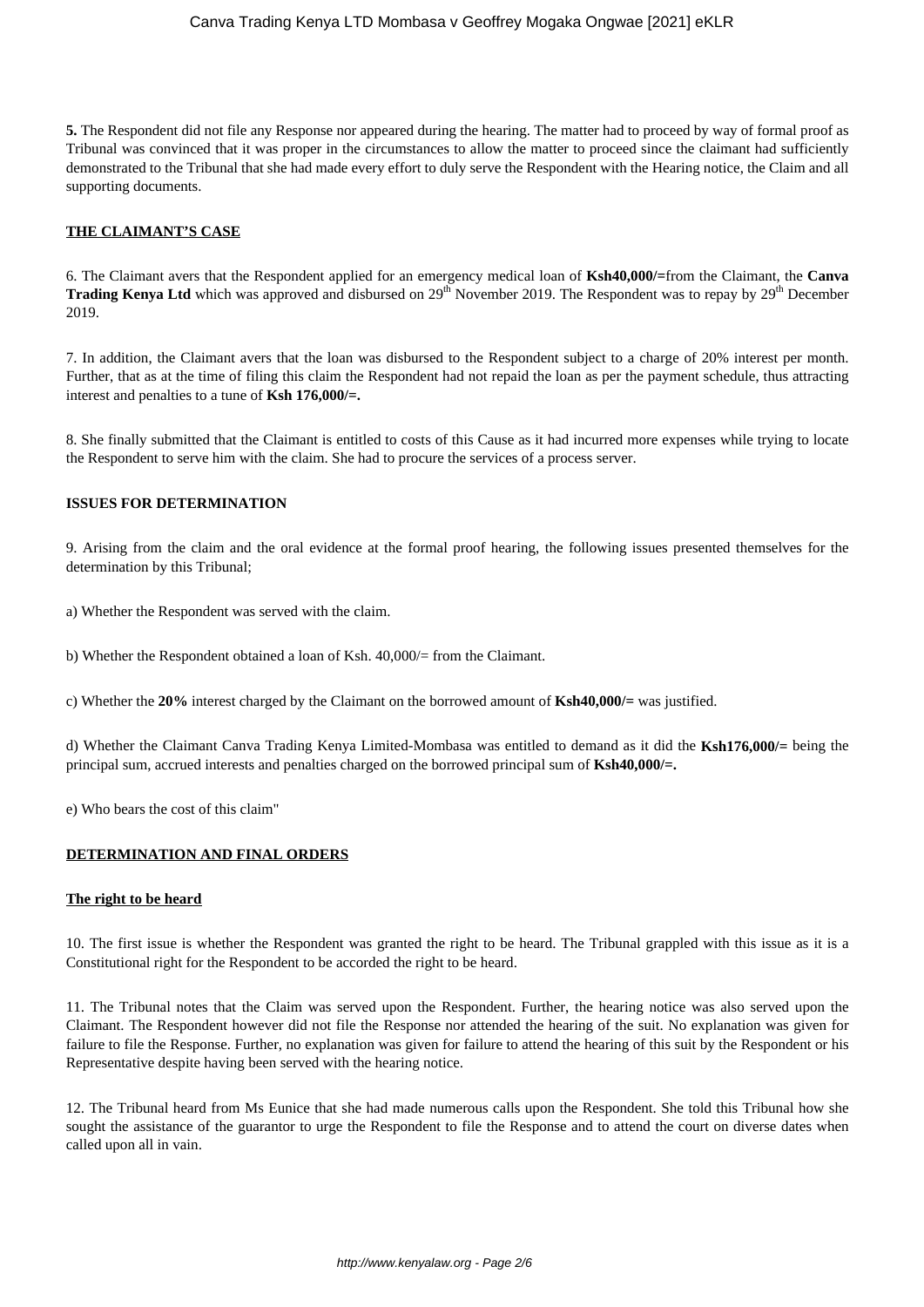13. The Tribunal underscores the right to be heard as was held by the Supreme Court of India in *Sangram Singh v Election TribunalKoteh***1955 AIR 425**thus:-

*"[T]here must be ever present to the mind the fact that our laws of procedure are grounded on a principle of natural justice which requires that men should not be condemned unheard, that decisions should not be reached behind their backs, that proceedings that affect their lives and property should not continue in their absence and that they should not be precluded from participating in them. Of course, there must be exceptions and where they are clearly defined they must be given effect to. But taken by and large, and subject to that proviso, our laws of procedure should be construed, wherever that is reasonably possible, in the light of that principle."*

14. Every party in a case has a right to be heard and subsequently, that right should not be denied unless there are very good reasons for doing so. The Tribunal having considered the facts and prevailing circumstances set the suit for formal proof hearing on  $24<sup>th</sup>$ September 2021. The Tribunal was convinced that Respondent was served with the claim and was accorded reasonable time to file and serve the Response. It cannot therefore be said that the Respondent was denied the Constitutional right to be heard.

**15.** In allowing this suit to proceed to formal proof hearing, the Tribunal was also guided by the Constitutional principles of the right to be heard and the reasoning of the appellate court in *James Kanyiita Nderitu & Another [2016] eKLR*, where the Court of Appeal stated thus:

*"From the outset, it cannot be gainsaid that a distinction has always existed between a default judgement that is regularly entered and one which is irregularly entered. In a regular default judgement, the defendant will have been duly served with summons to enter appearance or to file defence, resulting in default judgment.*

**16.** This point is further emphasised by *Ojwang, J (as he then was) in Mungai –vs- Gachuhi and Another [2005] eKLR* c**ited** with approval in the case of **Signature Tours & Travel Limited -V- National Bank of Kenya Limited** [2017] eKLR **when he stated as follows:** 

"**a court decision stands as a final decision only when a proper hearing has taken place and the parties and those who ought to be enjoined as parties have been fully heard and their representations concluded, unless they elect to forgo the opportunity."**

17. The Tribunal is guided by the Constitutional principles of the right of a party to be heard while noting that this right should not create injustice and prejudice to others. Having found that there was proper service and that there was no justification for the failure to file the Response and attend the hearing of the suit, the Tribunal was convinced that it was proper and justifiable in the circumstances to allow the matter to proceed to formal proof on  $24<sup>th</sup>$  September 2021.

## **Loan advanced**

18. As to whether the Respondent obtained a Ksh. 40,000/= loan from the Claimant, the Claimant relied on a loan agreement dated 29<sup>th</sup> November 2019. The agreement was signed by the Respondent on 29<sup>th</sup> November 2019. Other terms of the contract including the 20% interest rate payable per month were set out. The form was marked in red ink "*approved 20,000/= and disbursed 20,000/=*." No evidence was presented to the contrary. We therefore find that the Claimant granted the Respondent a loan facility of Ksh. 40,000/=.

## **Interest charged**

19. The Tribunal while considering the claim herein and the Respondent's reply was concerned that the principal sum of Ksh.40,000/= advanced on  $29<sup>th</sup>$  November 2019 had attracted interest and penalties to the tune of Ksh. 176,000/= in 17 months. In **Pius Kimaiyo Lagat v Co-operative Bank of Kenya Limited [2017] eKLR, the Court of Appeal was confronted with a related** challenge and ruled thus:

**"There is a perennial vexing nightmare for borrowers who take a relatively small loan from a lending institution, but few**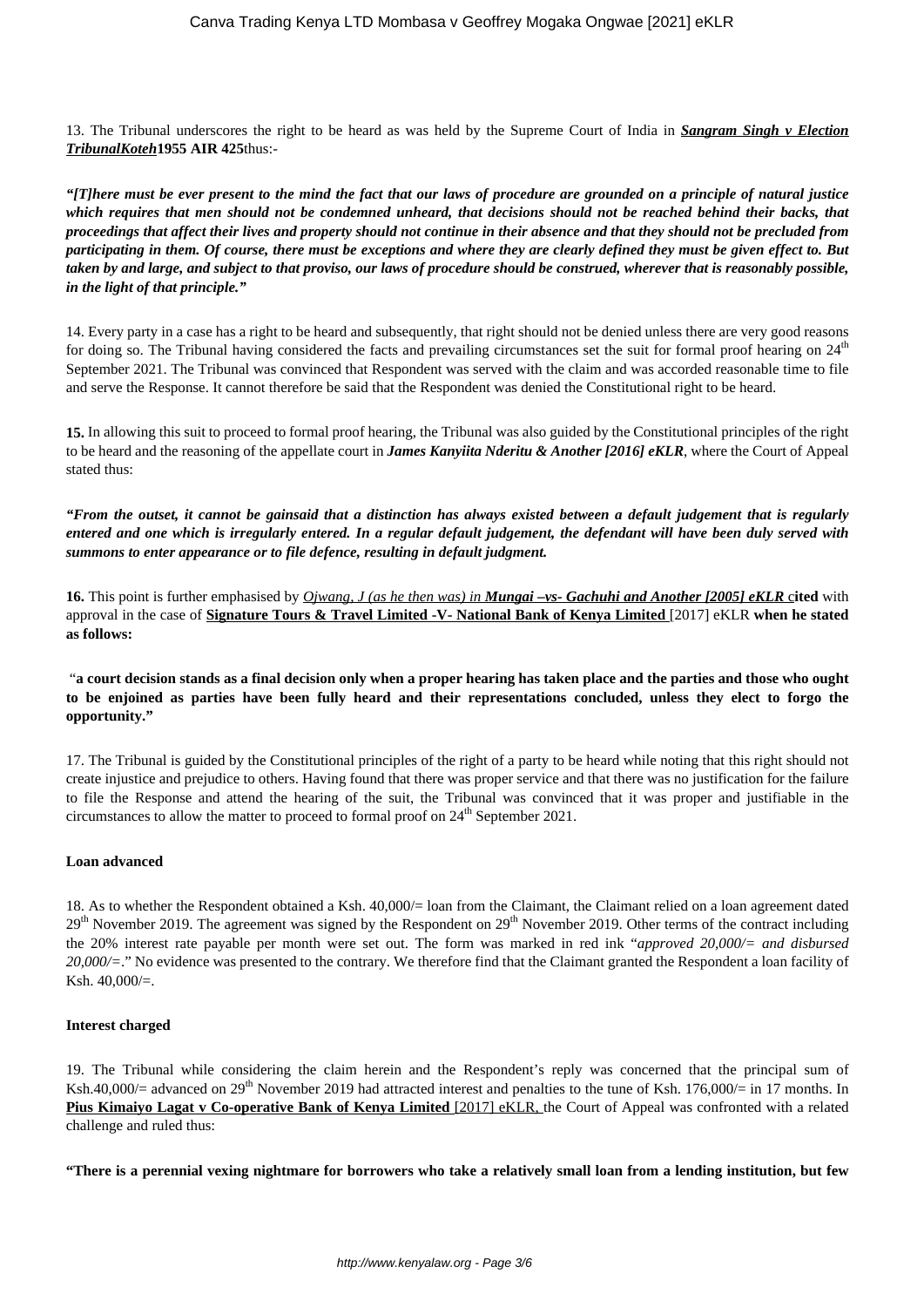**years down the line, the institution drops a bombshell of a demand for the immediate payment of a colossalsum, literally bankrupting the borrower, if not confining him/her to a hospital bed due to depression. The main bones of contention are invariably; uncertainty of lending terms and documentation, fluctuating rates of interest, penalty interest, default charges, interests on arrears, additional interest,commissions,bank charges,Bank statements or lack of them,among others which may or not have been part of the written contract"**

**20.** We have perused through the statement of claim, the attached application form which contains the loan agreement. The relevant part is paragraph 6 titled "LOAN AGREEMENT" with the following relevant clauses:

*a) "(1) In pursuance of the said agreement and in consideration of the promises of the agreement and of the loan application form duly filled by the borrower and whose details have been duly approved by the lender and annexed as a schedule hereto, the lender HEREBY ADVANCES the borrower the sum of Ksh. 40,000/= (hereinafter referred to as the loan amount receipt whereof hereby acknowledged.*

*b) (2) The loan amount is subject to interest being charged at a flat rate of 20% per month.* 

*c) (3) The borrower shall pay the loan amount together with the above charged cumulative sum of interest (both hereinafter referred to as the advanced sum payable) 48,000/= in equal monthly/fortnight/weekly instalments of Ksh 48,000/=.* 

*d) (8) I hereby authorise Canva Trading Ltd to deduct the fee from the loan request and disburse the balance."* 

21. The agreement was signed by Respondent on  $29<sup>th</sup>$  November 2019. It is believed the Respondent therefore received Ksh.  $40,000/=$ .

22. Our reading of the agreement is that the Respondent was bound to pay **20%** interest on the loan per month. Clause 6 (3) provides for a loan period of one month. However, on the face of the Loan agreement and Loan application, we are unable to find the time limit of the defaulting party's' interest rate accrual. We also take note that the interest on the principal sum has increased exponentially and stood at Ksh. 176,000/= against the principal sum of Ksh.  $40,000/=$  in 17 months.

23. The Tribunal notes that whereas it *is not for the court to rewrite a contract for the parties*, where a contract between parties is exploitative, courts have not been shy to interfere as held by the Court of Appeal in the case of **National Bank of Kenya Ltd Vs.Pipe plastic Sankolit (K)Ltd Civil Appeal No.95 of 1999.** The court held as follows:

**"a court of law cannot rewrite a contract with regard to interest as parties are bound by the terms of their contract. Nevertheless, courts have never been shy to interfere with or refuse to enforce contracts which are unconscionable, unfair or oppressive due to procedural abuse..."**

24. We hold the view that whereas the parties are bound by their agreements and terms thereto, such terms should apply in accordance with the law and where it is determined to be unfair, unconscionable and oppressive, we should not hesitate to re-state the law so as to protect the interest of the parties and by extension advance the public interest.

25. We therefore find that the interest chargeable without clarity on time limit upon the determination that the loan is nonperforming is unmerited. In the case of **Danson Muriuki Kihara-v-Amos Kuthua Gatungo (2012) eKLR,** the court addressed a related issue thus:-

**"the plaintiff/appellant filed a claim for Ksh.40,000/=plus interest at 50% per month. The matter proceeded to full hearing and the learned trial magistrate entered judgement for Ksh 40,000/= plus cost and interests at court rates. Theappellant appealed against the Judgement on ground that the interest payable was reduced from 50% per month to court rates. The court held that the interest rate of 50% was unconscionableand upheld the decision of allowing interest at Court rates."**

26. Thus, clearly showing that the Court can interfere even where parties have agreed on a rate of interest as long as it is shown that the rate is illegal, unconscionable or oppressive. We therefore find that the parties were at liberty to agree on the interest rate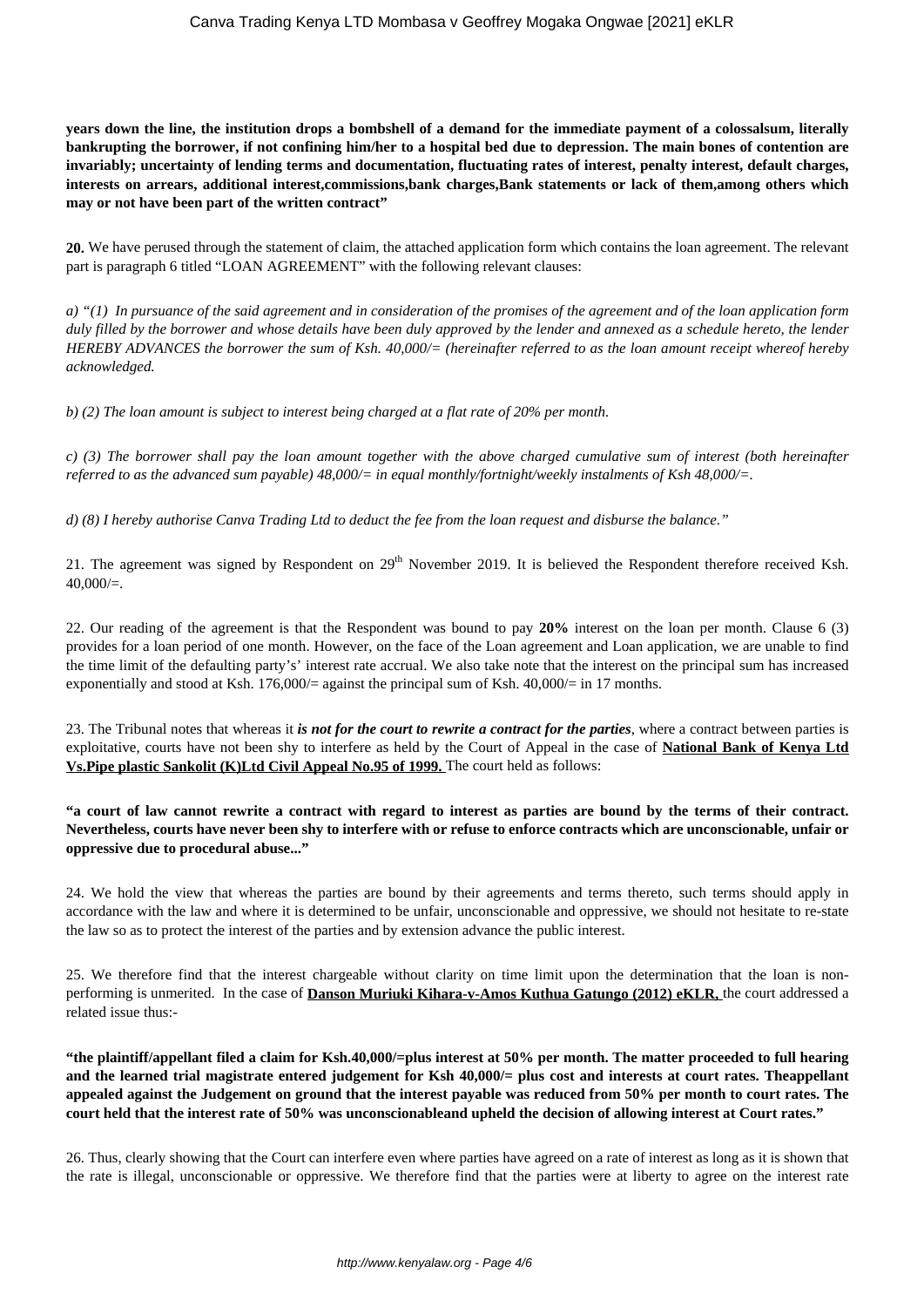chargeable for a determinable period of time and that once the loan is non performing, it shall be subject to the limitations set out under the *in duplum rule.* 

#### **Amount due and interest payable**

27. As regards the third issue, the Tribunal was concerned by the finding that theRespondent's debt rose exponentially from the principal sum of **Ksh40,000/=** to the current **Ksh176,000/=**before this claim was filed.

28. It was apparent that the Claimant demanded more than 2 times the principal amount borrowed by the Respondent.

29. Therefore, in order to make a just determination of this issue, the Tribunal had to rely on the principles of lending by financial institutions drawn from Section 44A of the Banking Act which provides statutory application of the *Induplum rule.* For clarity, we cite the Court of Appeal in **Kenya Hotels Ltd Vs. Oriental Commercial Bank Ltd (Formerly Known as Delphis Bank Limited) (2019)** eKLR,which stated that the rule is to the effect that interest ceases to accumulate upon any amount of loan owing once the accrued interest equals the amount of loan advanced...''

30. It was observed by the Court of Appeal that the principle of *Induplum* has been applied by the courts with reasonable degree of consistency citing the following cases;

#### **1) Lee G. MuthogaV.Habib Zurich Finance (K) Limited (2016)**

2) **Mwambeja Ranching Company limited & another V.Kenya National Capital Corporation (2019)eKLR**, just to cite a few where the In duplum rule has been invoked.

**31.** Similarly, in the most recent case, the Court of Appeal in **Housing Finance Company of Kenya Limited v Scholarstica Nyaguthii Muturi & Another [2020] e KLR reiterated the application of the rule thus:** 

**"As we have shown section 44A of the Banking Act came into force on the 1st May, 2007. That provision of law sets up the maximum amount of money a banking institution that grants a loan to a borrower may recover on the original loan. The banking institution is limited in what it may recover from a debtor with respect to a non performing loan and the maximum recoverable amount is defined as follows in section 44A(2):***"***The maximum amount referred in subsection (1) is the sum of the following –**

a) **The principal owing when the loan becomes non -performing;**

b) **Interest, in accordance with the contract between the debtor and the institution, not exceeding the principal owing when the loan becomes non- performing; and**

**c) Expenses incurred in the recovery of any amounts owed by the debtor.**

**By that provision if a loan becomes non -performing and the debtor resumes payment on the loan and then the loan becomes non performing again the limitation under the said paragraphs shall be determined with respect to the time the loan last became non performing."**

32. The rationale for this rule is therefore to safeguard the interests of the parties against any form of injustice, oppression or exploitation as they perform their contractual obligations. Despite their right to freely contract, they must at all material times put themselves into an inquiry on the existence and the potential application of the rule.

33. An analysis of the foregoing rule and its safeguards, leads the Tribunal to make a determination of this claim guided by the provisions of S.44A of the Banking Act which sets the maximum amount of money a banking institution that grants a loan to the borrower. The Claimants by their own description consider themselves small and micro finance institution, we are of the considered